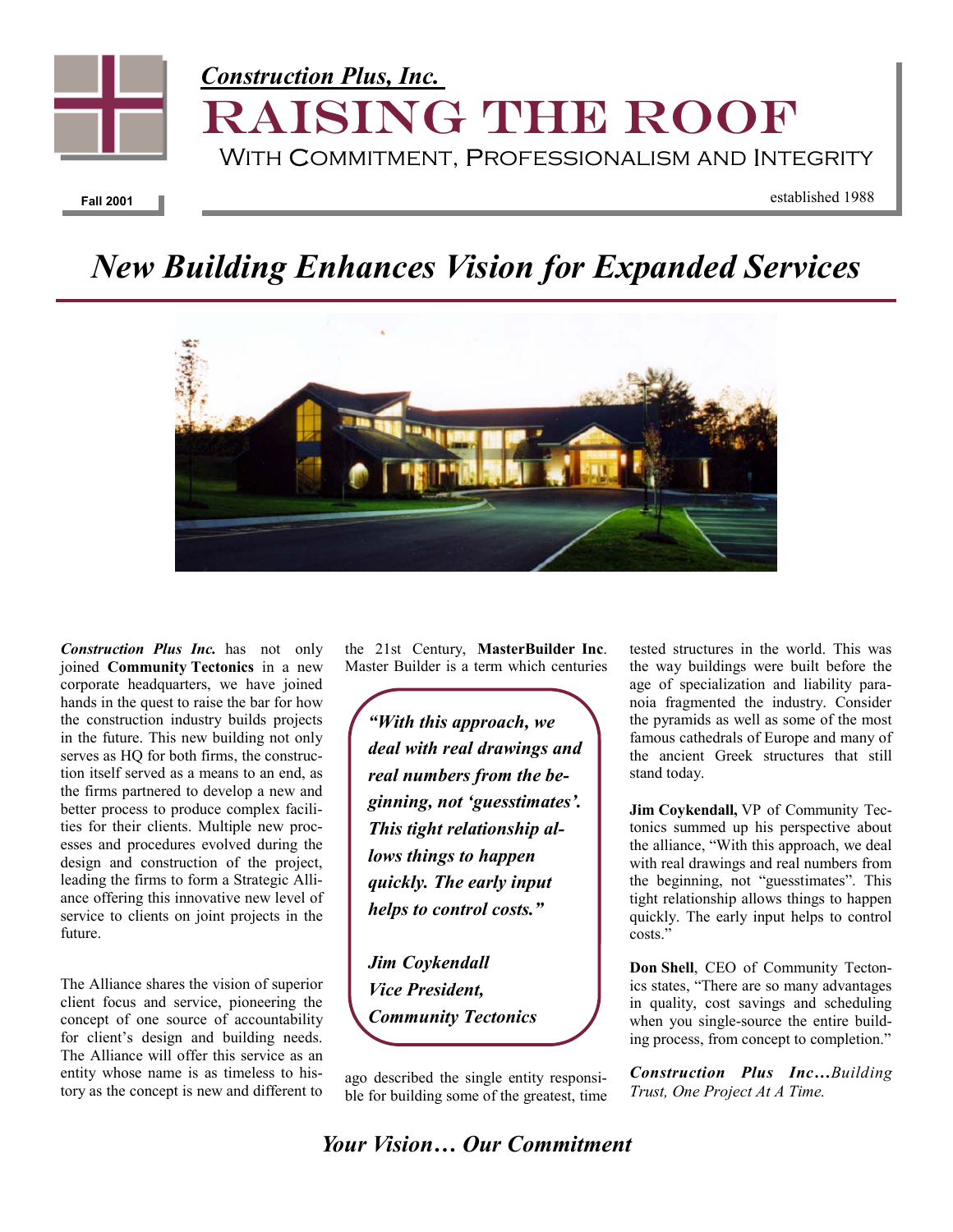

## *Claiborne County & Sweetwater Schools Break Ground with MasterBuilder Concept*

**Fall 2001**  Page 2 *North Claiborne County High School, Harrogate, TN* 

*"This alliance serves us well. The Architect and the Construction Manager are on the same page from the beginning. They want to accomplish the same things. The right hand knows what the left hand is doing."* 

*Troy Poore, Building Coordinator, School Principal, & Co. Commissioner, Claiborne County Schools* 



*South Claiborne County High School, Tazewell, TN* 

*"The tight relationship between Construction Plus & Community Tectonics delivers an aesthetically pleasing, practical building at a good price."* 

*Dr. Keith Hickey, Director of Schools Sweetwater* 



*Sweetwater Primary, Sweetwater, TN* 

*Your Vision… Our Commitment*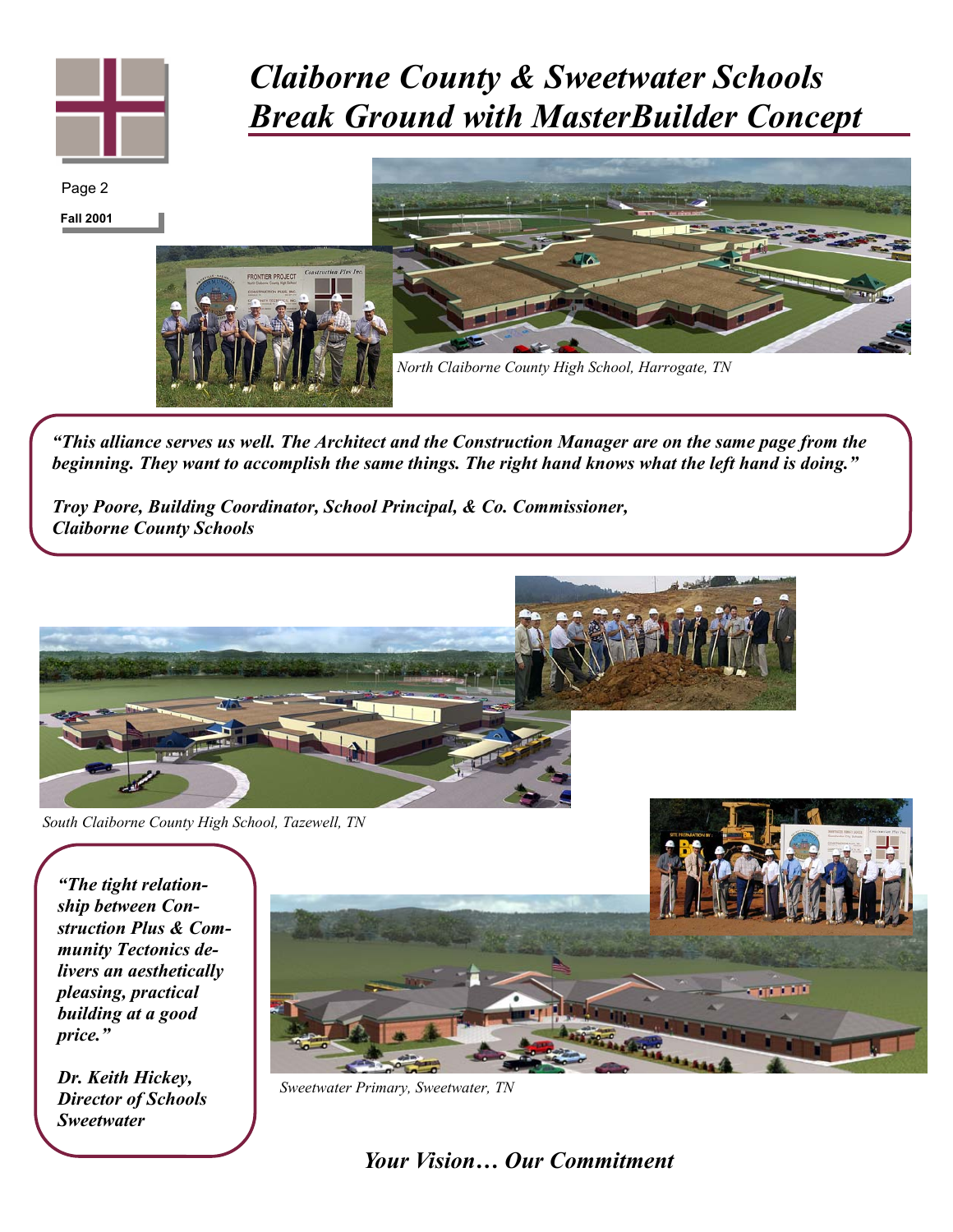## **CONSTRUCTION TODAY**

*All Construction Management is not Equal!* 



**Fall 2001**  Page 3



**Construction Management** (*CM*) is considered by the experts to be the way most construction will be performed in the future. When practiced within the bounds of the **"Pure"** definition of *CM*, as we do at *Construction Plus Inc*., it will consistently produce the best value for your construction dollar. Unfortunately, the process many other firms call *CM* is, in fact, their modified version of *CM*.

History shows that these "modified versions" of *CM* result in missed deadlines and cost overruns. To understand why these modifications produce negative results, one must understand the impact that

method and philosophy have on the process, and consequently the results. In the inverse, *Construction Plus'* commitment to the "Pure" definition of *CM* has enabled us to develop, from concept to practice, a process which has been proven to deliver even the most complex project on time and in budget. The following are some **Red Flags** to help you identify the difference between "pure" *CM* and a "modified version".

**Red flag #1: Self Performed Work** A *CM* should approach your project with the intent to manage the construction, not to perform the work with his own forces. *CM* personnel should be management and supervisory type individuals. Ask any *CM* candidate if they intend on doing any self performed work. If they anticipate self performing some of the work, ask them how they intend on avoiding a conflict of interest. There are specific rulings from the Tennessee Attorney General's office which must be followed. Not only is this the law; the approach used in this regard effects the product as well as the cost.

**Red flag #2: Sales Tax Savings** Some *CM*'s sell the concept for the owner to buy materials in order to save on sales tax.  $\overline{2}$ This is a scheme that is not consistent with "Pure" *CM*. The concept, while sounding good has many pitfalls. First, to be eligible for the tax savings, the owner must INSTALL the materials with their own forces. To accomplish this the *CM* will place craftsmen on the client's payroll; so the personnel doing the work actually are the client's employees. BEWARE, along with the privilege of saving sales tax comes the unwelcome risk of taking responsibility for the quality of the work as well as the expense of the labor burden associated with this labor. After the project is well underway, the client will find out they owe several thousands of dollars in worker's compensation and liability insurance premiums. These premiums are driven by the wages and tasks performed by the employees. The worker's comp rate alone for construction trades can be as much as 30% of their wages.

**Red flag #3: Sales Tax Savings, it gets worse!** The second fallacy to the sales tax savings approach: if the work performed  $\overline{\mathbf{3}}$ does not meet the specifications and is unacceptable, the owner has to absorb the cost to have the work removed and reinstalled. This can actually cost the owner up to 5 times the original cost of the scope of work that was rejected. The scheduling problems that result from this scenario cause delays which cost the owner again in the form of extended reimbursable expenses. *The actual costs of this concept will, consistently, far exceed any tax savings realized.*

**Red flag #4: Reimbursable Expenses** Most owners who have tried the *CM* process consider this a four letter word, and rightfully so. We are offering a new approach to this problem, at *CPI* we will fix the cost for the items that are typically defined as reimbursable field expenses. Supervision, for example, is one of the major expenses most *CM*'s identify as a reimbursable expense. If we tell you we can build your project in 12 months, we are confident in our ability to accomplish that result, confident enough to guarantee your exposure to the associated field expenses required to achieve it.

We would welcome the opportunity to answer all your questions and to provide you with more information about the exciting new ways *Construction Plus Inc*. is using Construction Management, in the purest definition, to deliver superior results for our clients. Call us at 865-693-2200. We are at your service.

Sanford C. Loy, President

*Your Vision… Our Commitment*